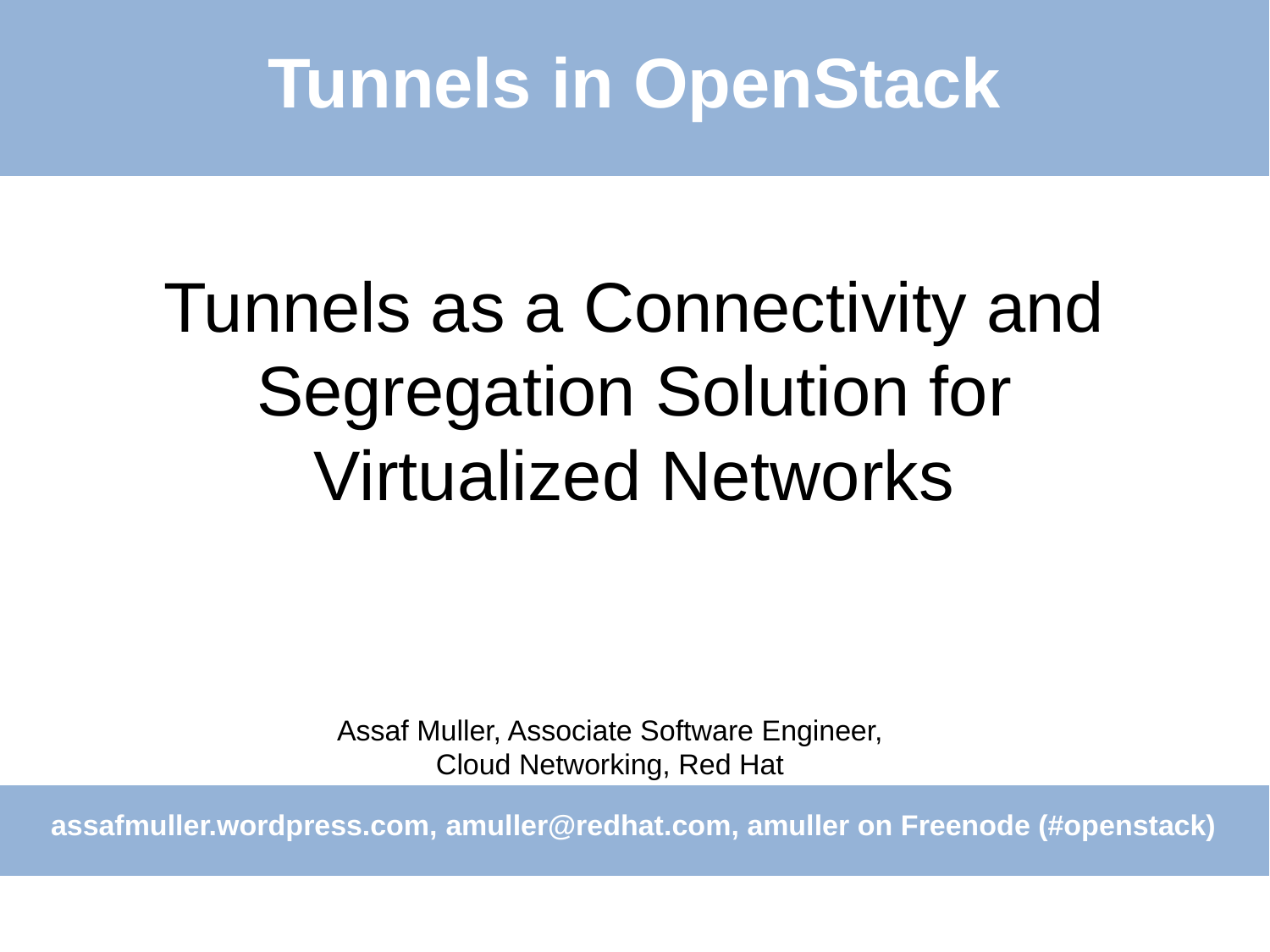### **Networks Topology**

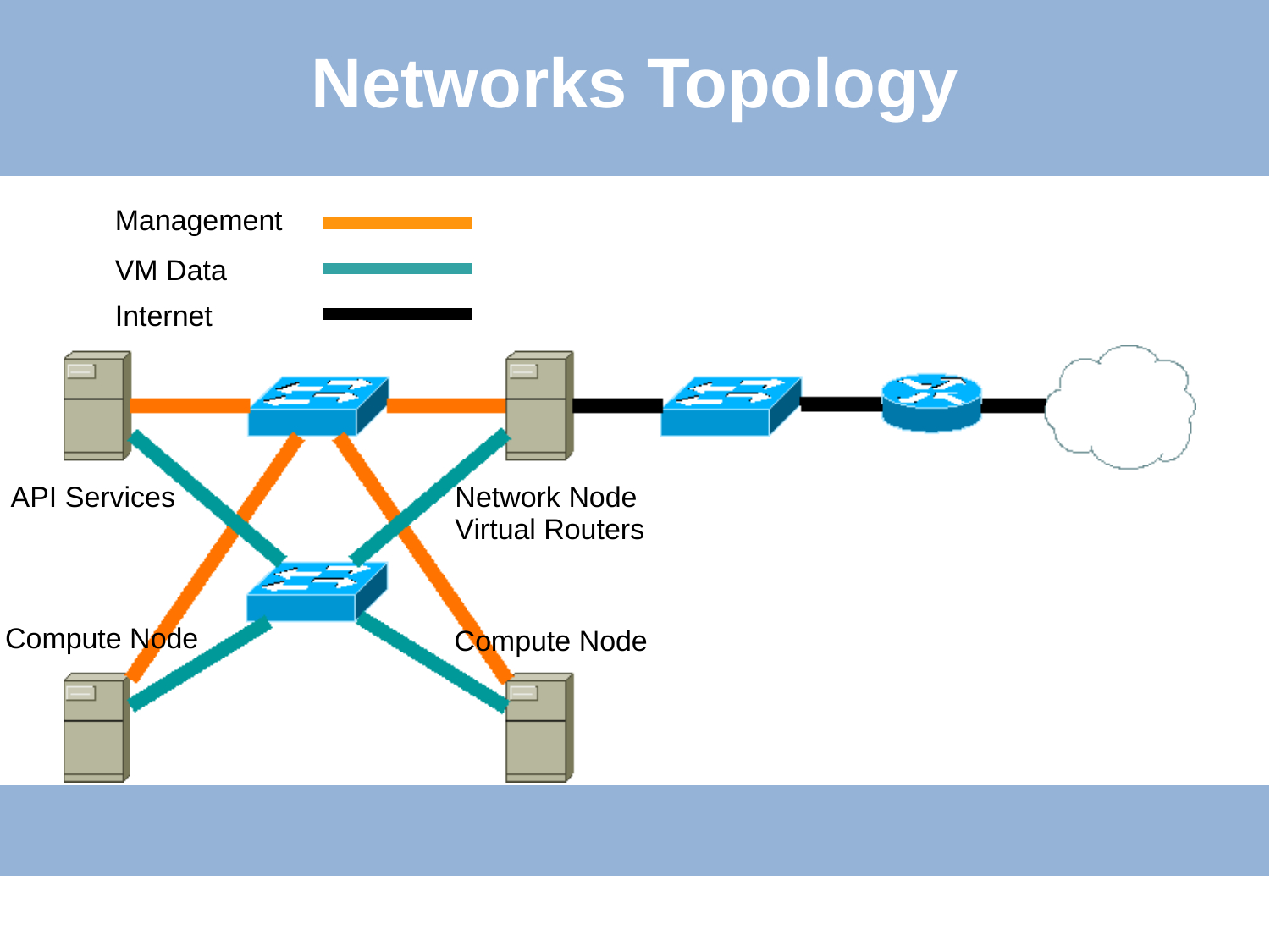### **Compute Node & VLANs**



- **Manually** configure VLANs on physical switches
- VLANs where required – Tedious and rigid
- All VI ANS everywhere – Simple but inefficient
- Extend VLANs into the virtual world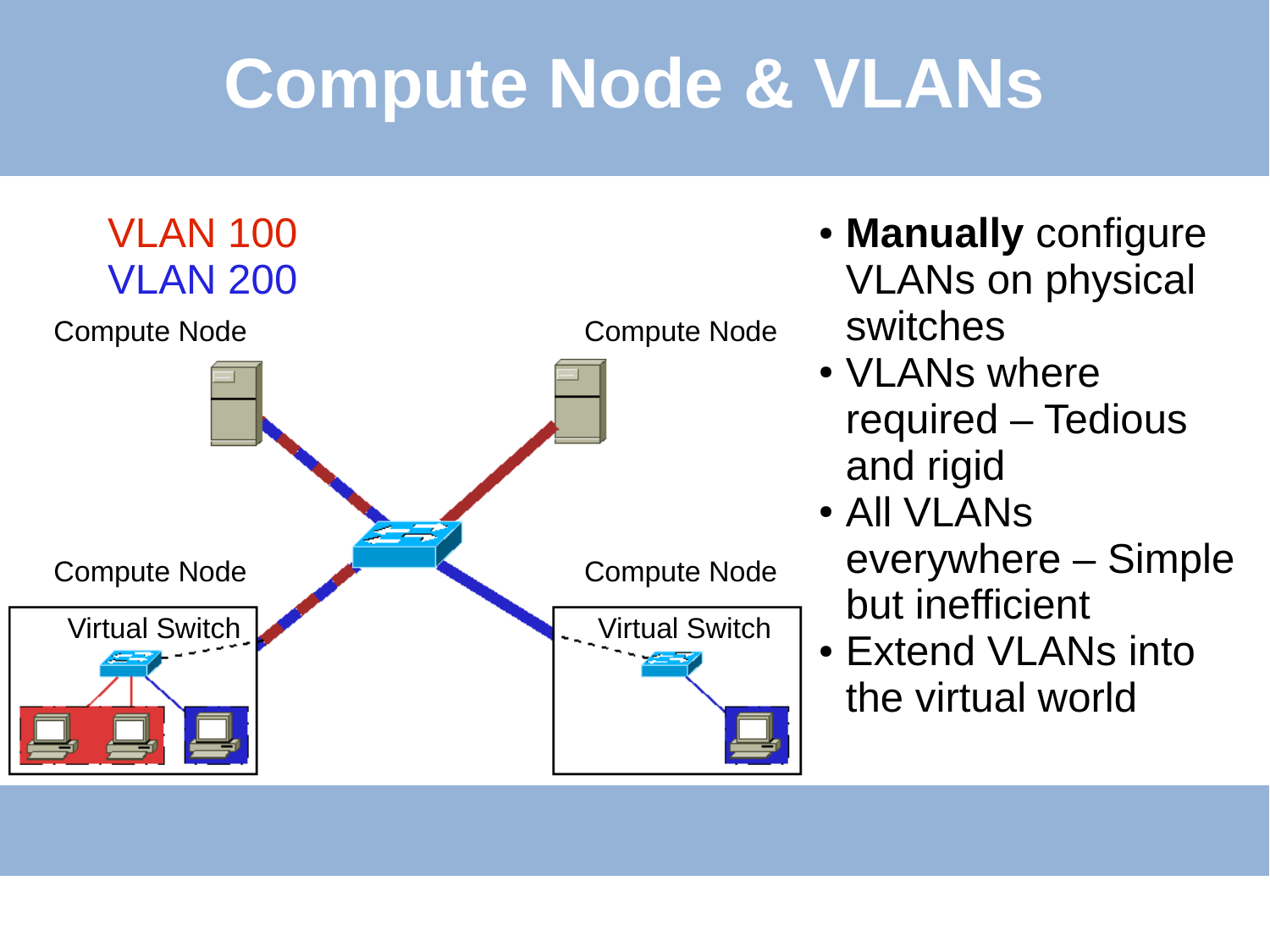## **Tunnels in the Physical World**

- $\cdot$  GRE/VXLAN/Tunnel Like a VPN, but not encrypted
- Connect two sites
- Work from home
- SSH from host (behind NAT) in Tel-Aviv to host in Sydney
- Access site resources

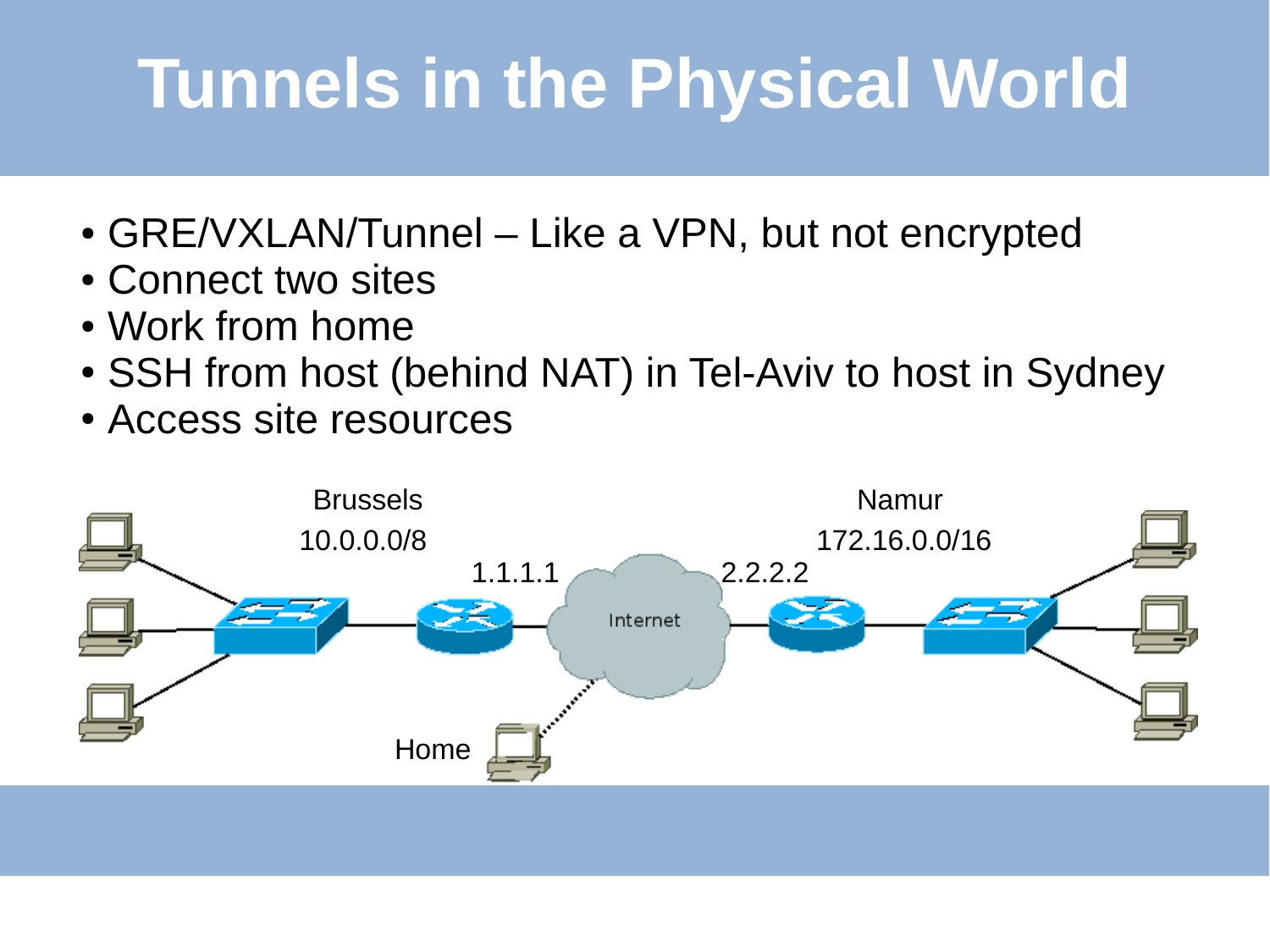### **Encapsulation**

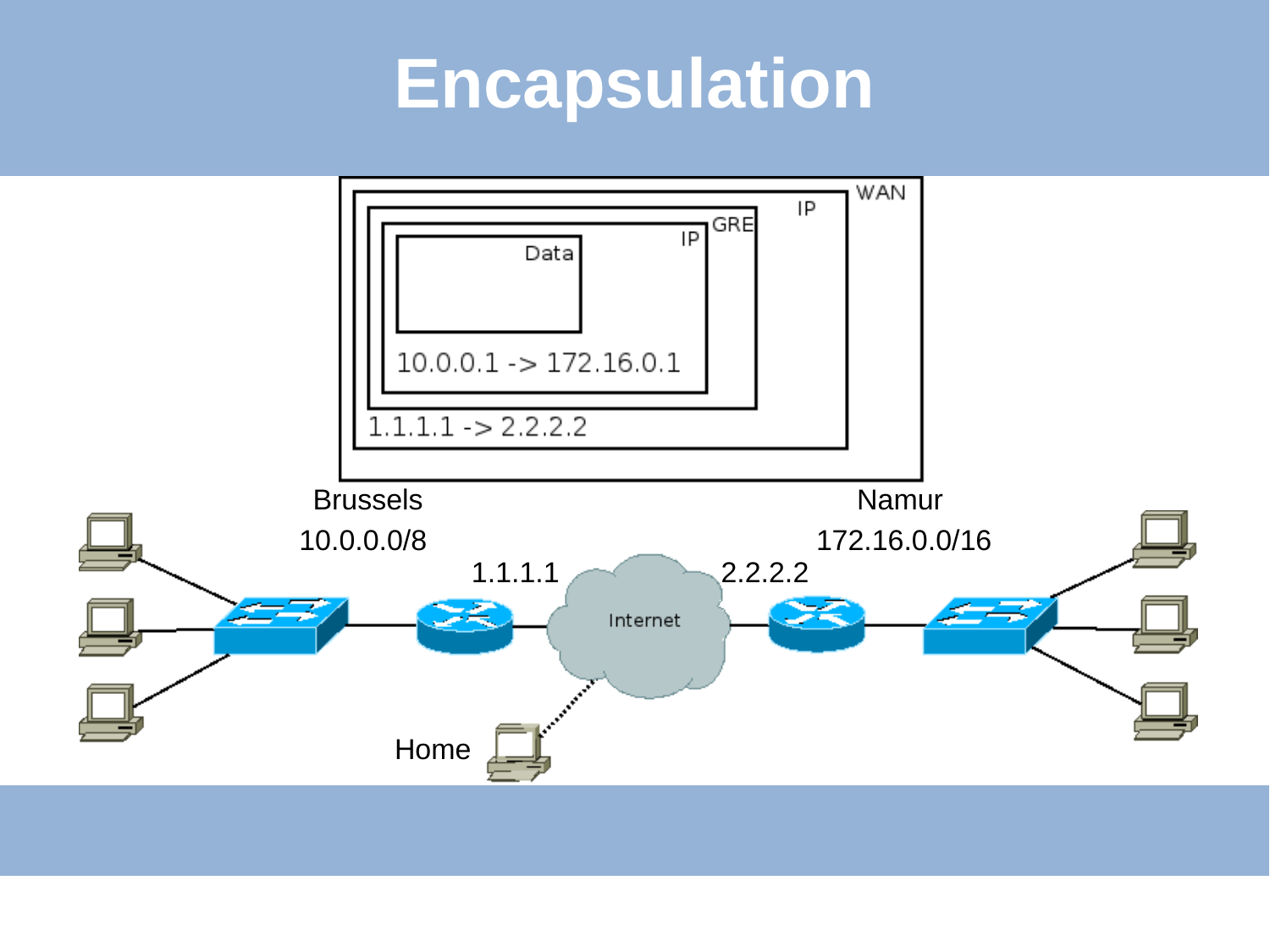## **Connectivity**



- Tunnels formed between all hypervisors
- VM traffic is encapsulated into traffic between hypervisors
- Hypervisors just need L3 connectivity
- Local connectivity (VMs in same hypervisor) – Same as with VLANs – One shared switch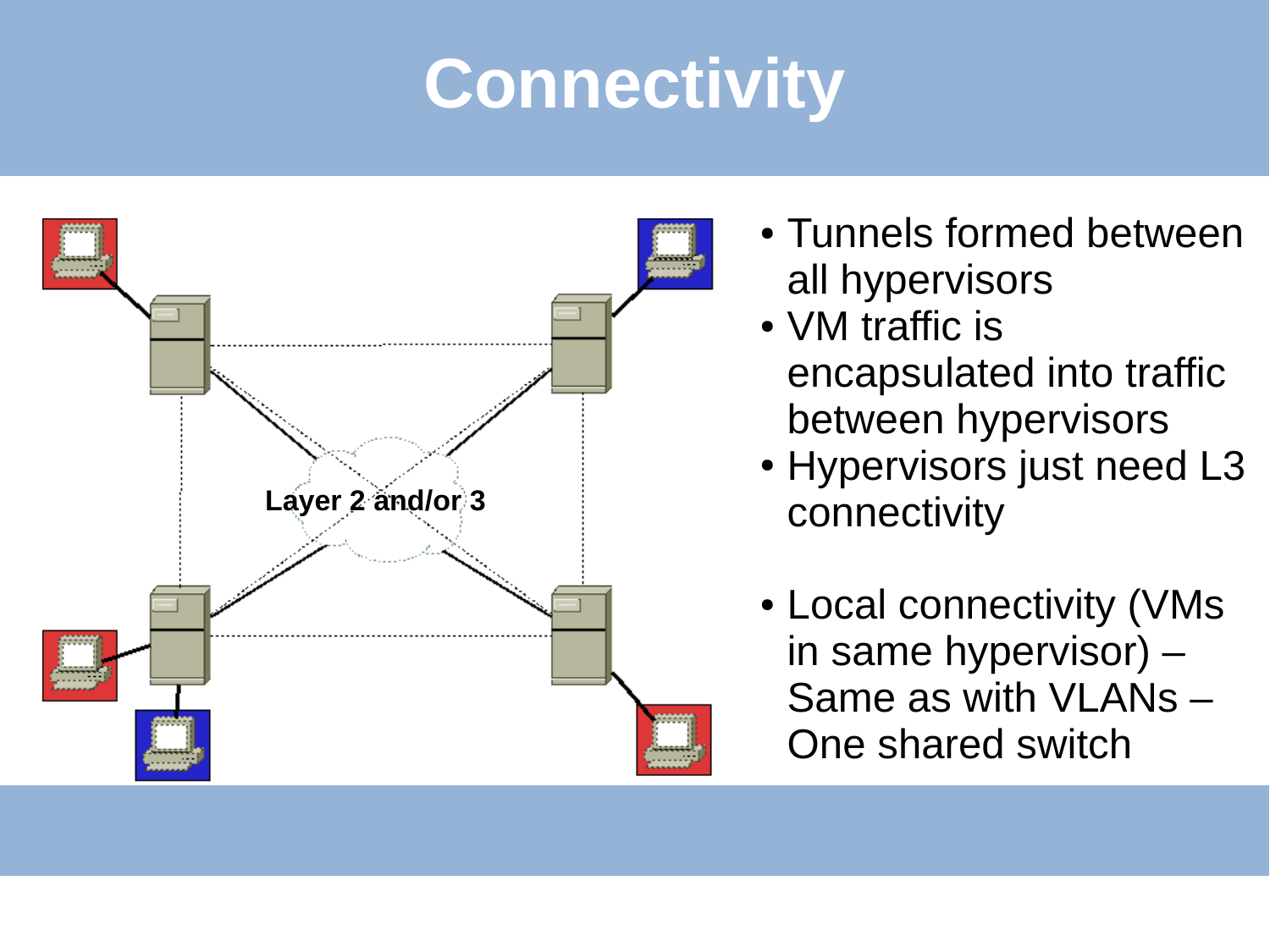# **Segregation**



- Tunnel traffic is tagged, much like VLAN traffic
- Each network gets its own tunnel ID
- Incoming traffic can be identified by its tunnel ID
- Local segregation (VMs in same hypervisor) – Same as with VLANs – Locally significant VLAN tagging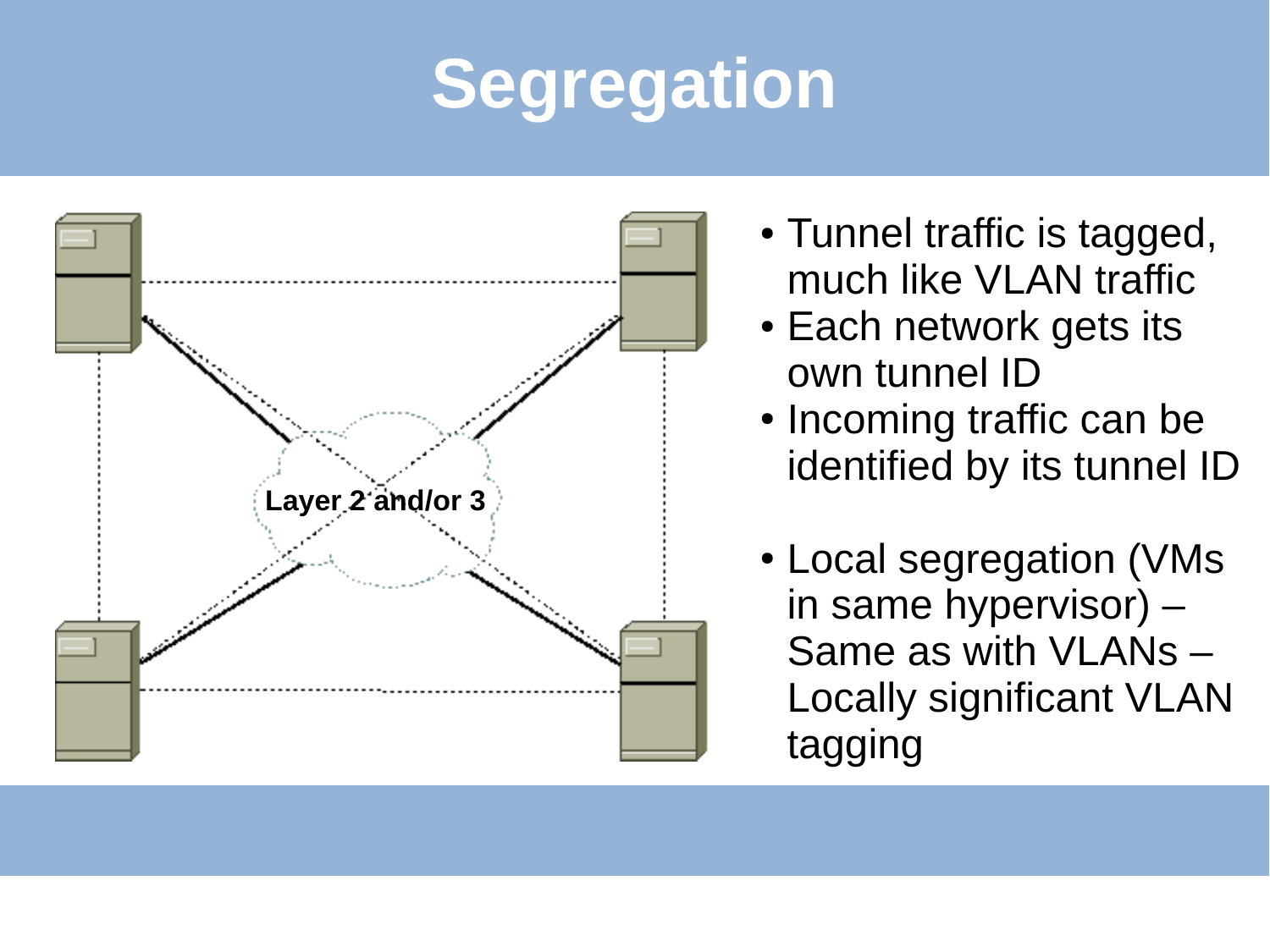## **Unicast Traffic**

| <b>Port</b>    | <b>MAC</b> |
|----------------|------------|
|                |            |
| $\overline{2}$ | B          |
| $\mathcal{S}$  | C, D, E    |

| <b>Peer &amp; Tunnel ID</b> | <b>Tunnel ID &amp; MAC</b> |
|-----------------------------|----------------------------|
| 10.0.0.1, 1                 | 1, A                       |
| 10.0.0.1, 2                 | 2. B                       |
| 10.0.0.2, 3                 | 3, (C, D, E)               |

- Reminder Layer 2 learning switches map incoming port to source MAC
- Virtual switch on hypervisor maps incoming tunnel ID & peer to source MAC
- Learned unicast addresses are persisted, unknown unicast traffic is flooded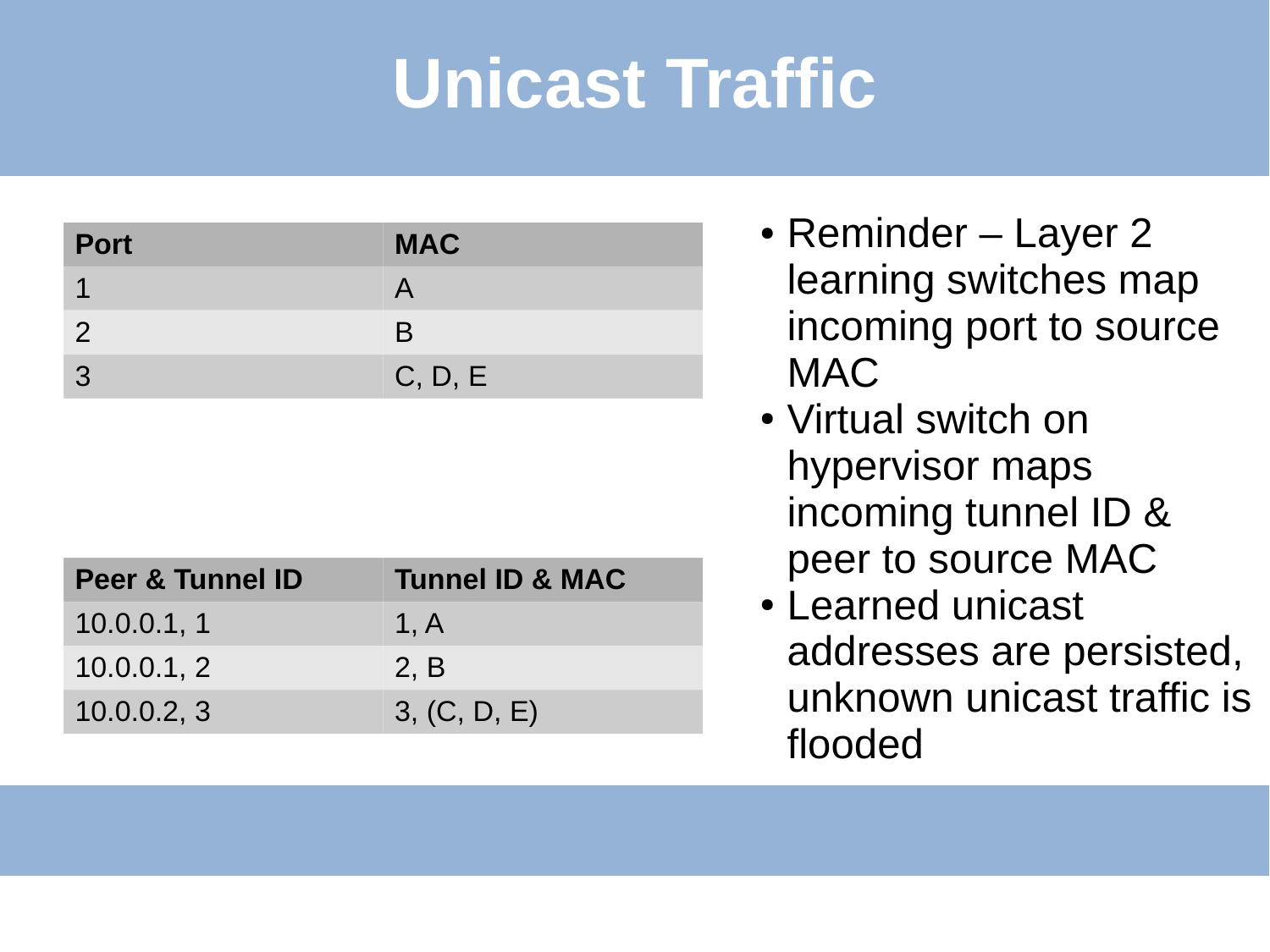### **Broadcast Traffic**



- Unknown unicast multicast, and broadcast traffic – Historically go out through all tunnels
- Can we do better?
	- Minimize broadcasts hypervisors answer local ARP requests\*
	- Optimize broadcasts Forward broadcast traffic only to eligible hypervisors\*\*

\* ML2 plugin with Linux bridge mechanism driver since Havana. OVS planned for Icehouse \*\* ML2 plugin since Havana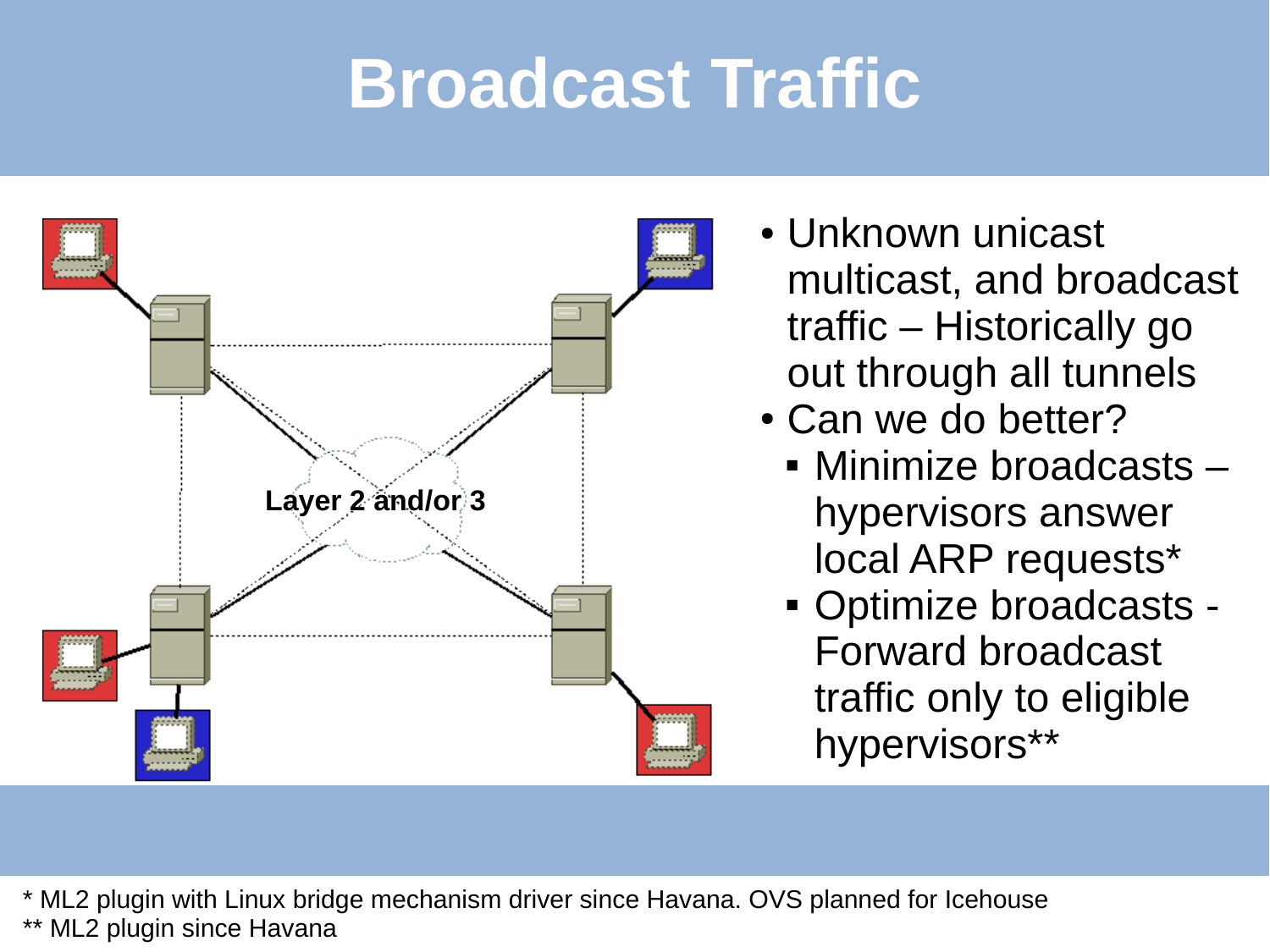

- Open vSwitch bridges operate in one of two modes:
	- Normal mode is a regular layer 2 learning switch
	- **Flow mode is entirely custom behavior**
- Flows can be configured via:
	- Local ovs-ofctl commands
	- **Remote OpenFlow calls**
- neutron-openvswitch-agent configures br-tun (Tunneling bridge) via local ovs-ofctl commands, following controller RPC calls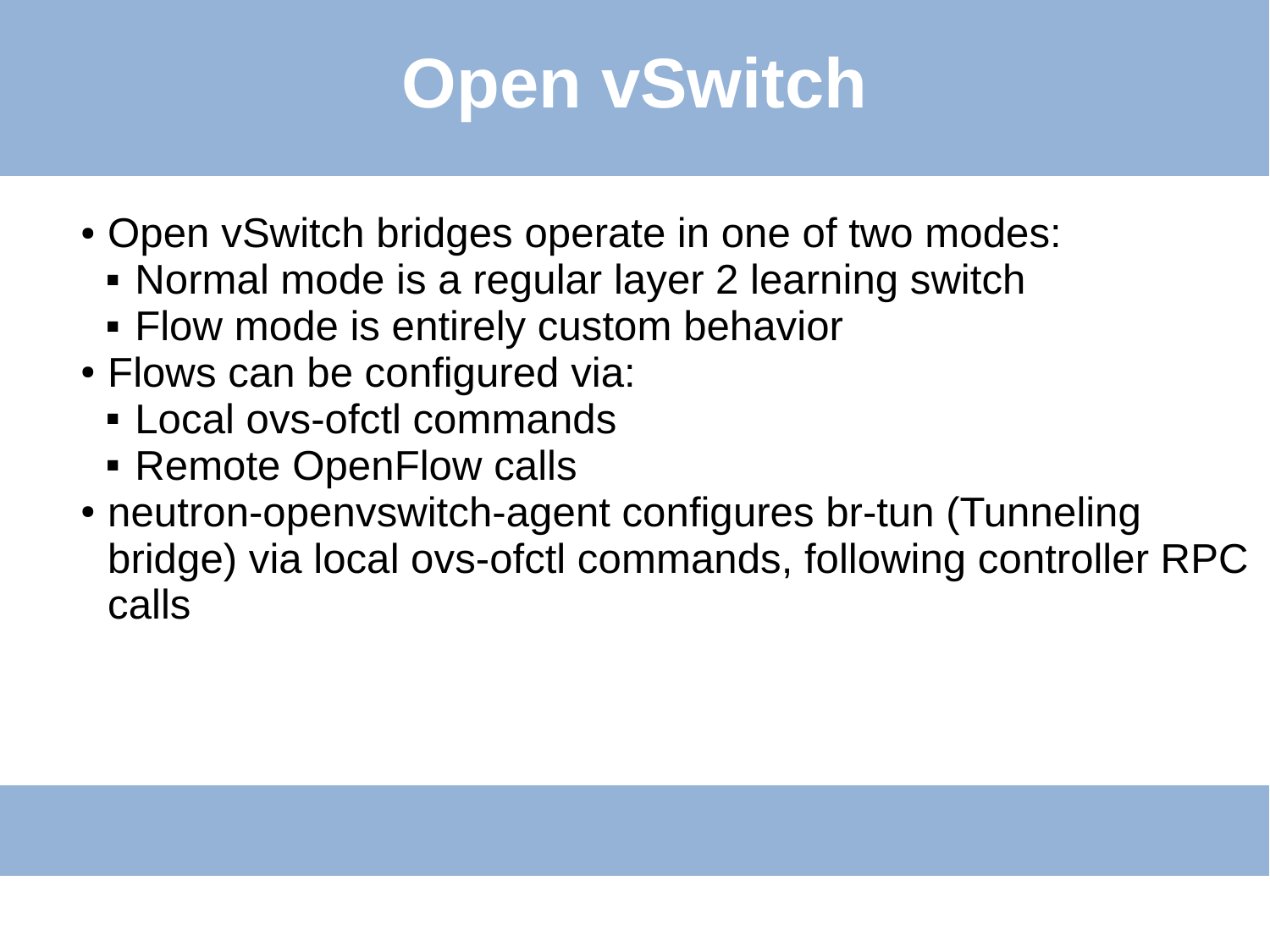

- Flows have a match and action part:
	- Should the flow process an incoming message?
		- Match against layer 2, 3, 4 headers
	- What to do:
		- Change headers
		- Forward to one or more ports
		- Broadcast
		- Drop
		- Insert new flows
		- Resubmit to another table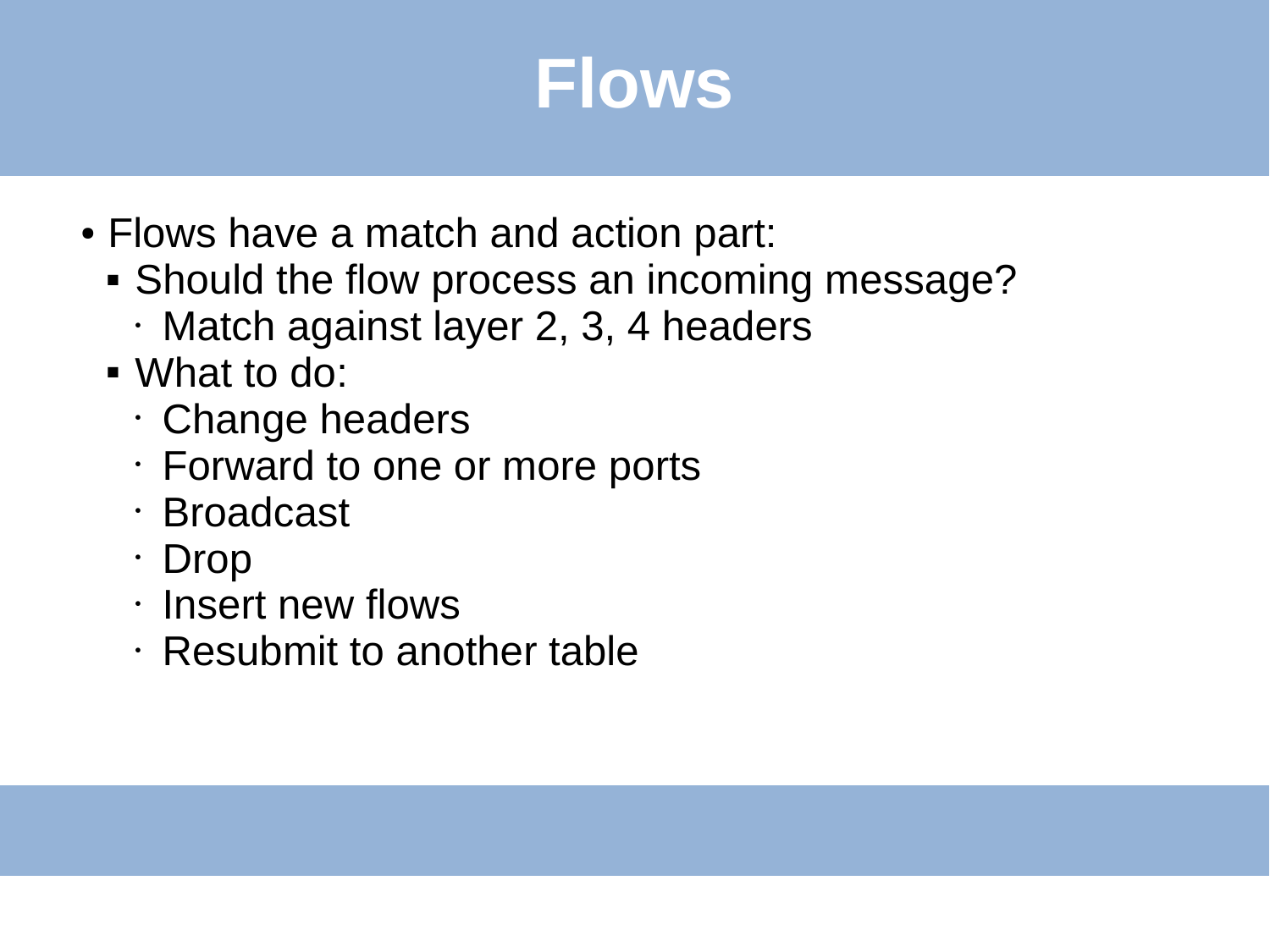#### **Tables**

- Bridges have multiple tables:
	- Messages enter table 0
	- Messages can be resubmitted to other tables
	- **Each table's flows are processed by priority, table has**  implicit drop at the end (Or send message to SDN controller If one is configured)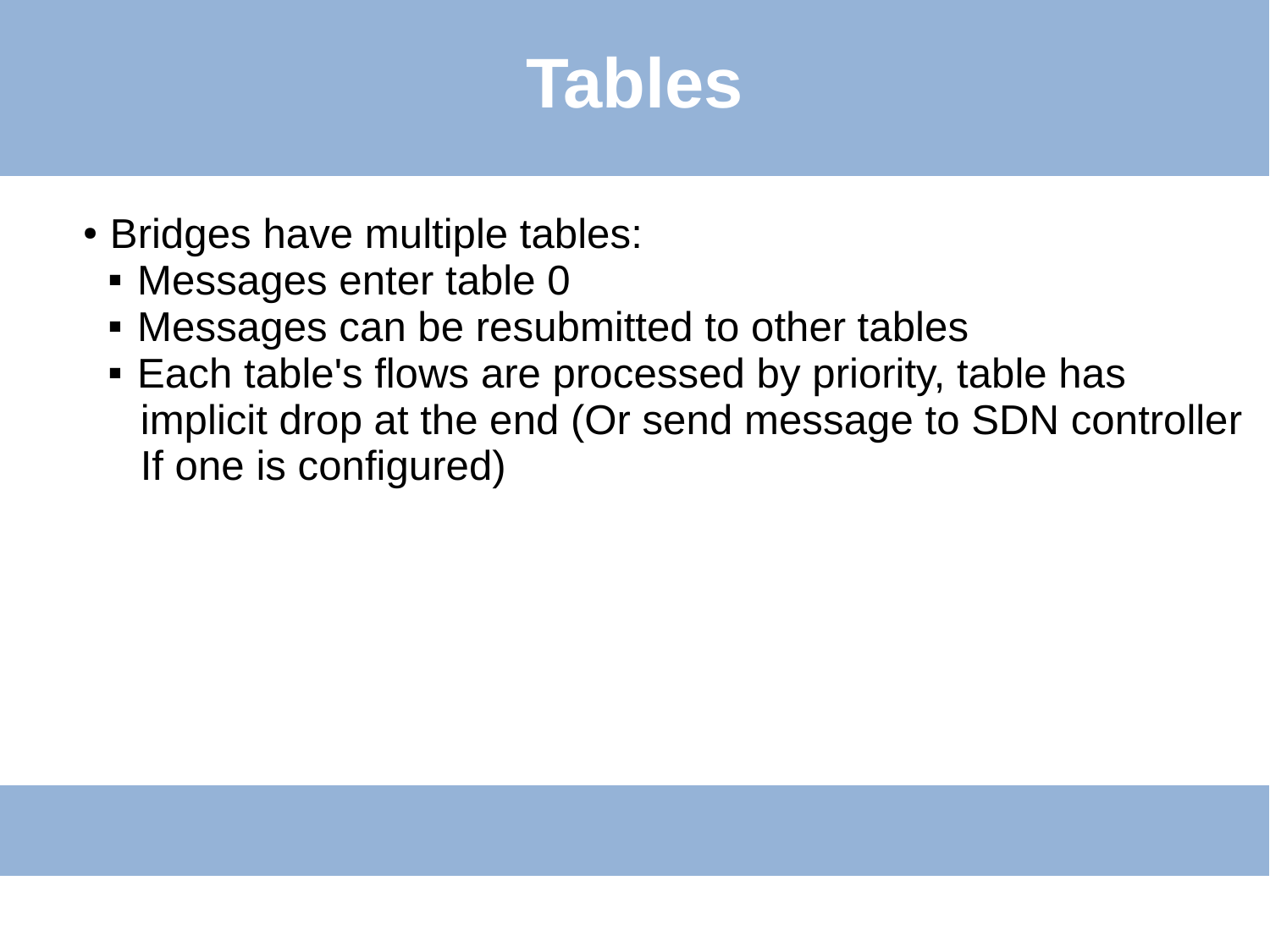### **From a VM on the local node**



\* Depending if MAC learning mechanism is enabled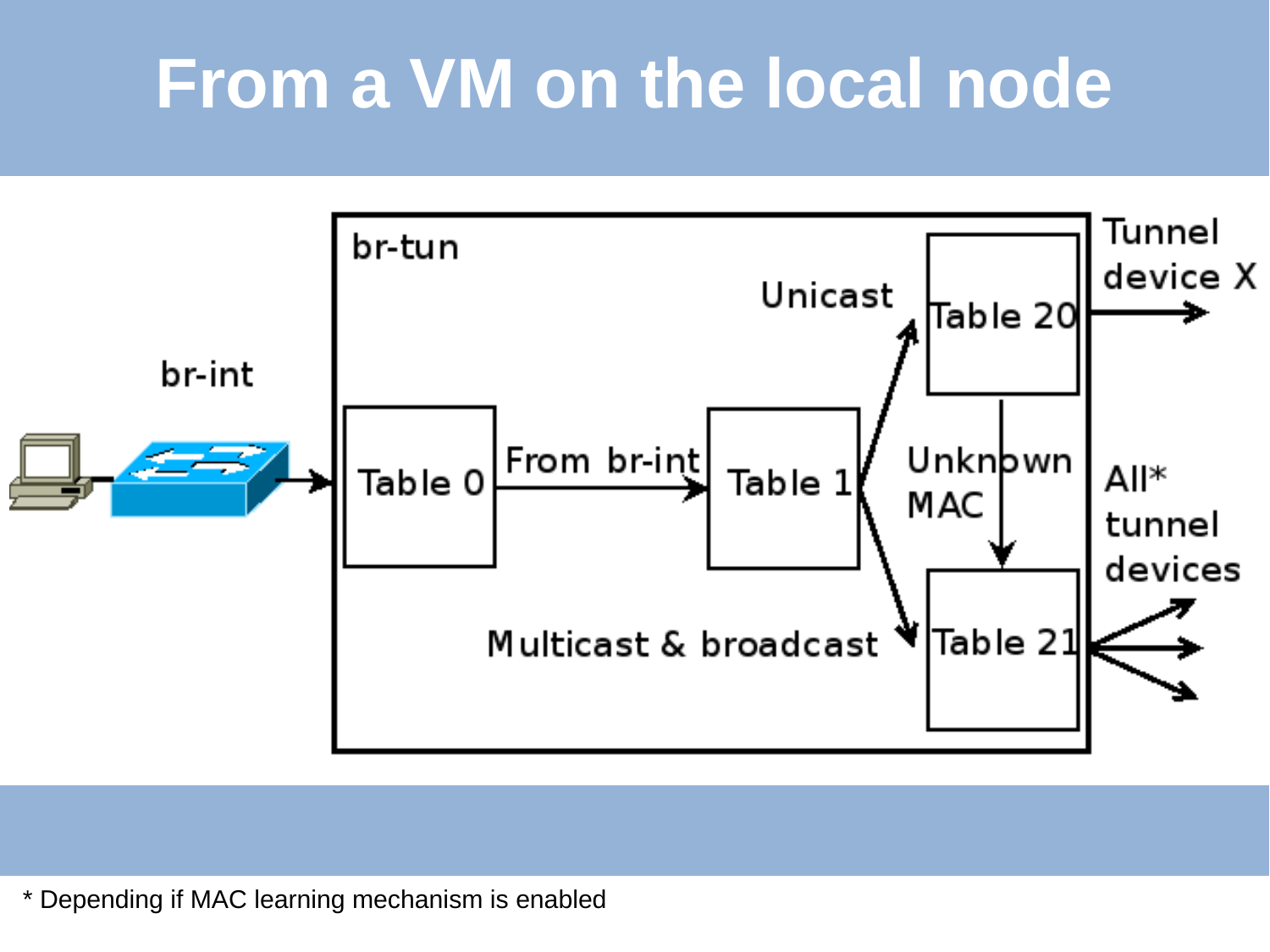#### **From a VM on a remote node**

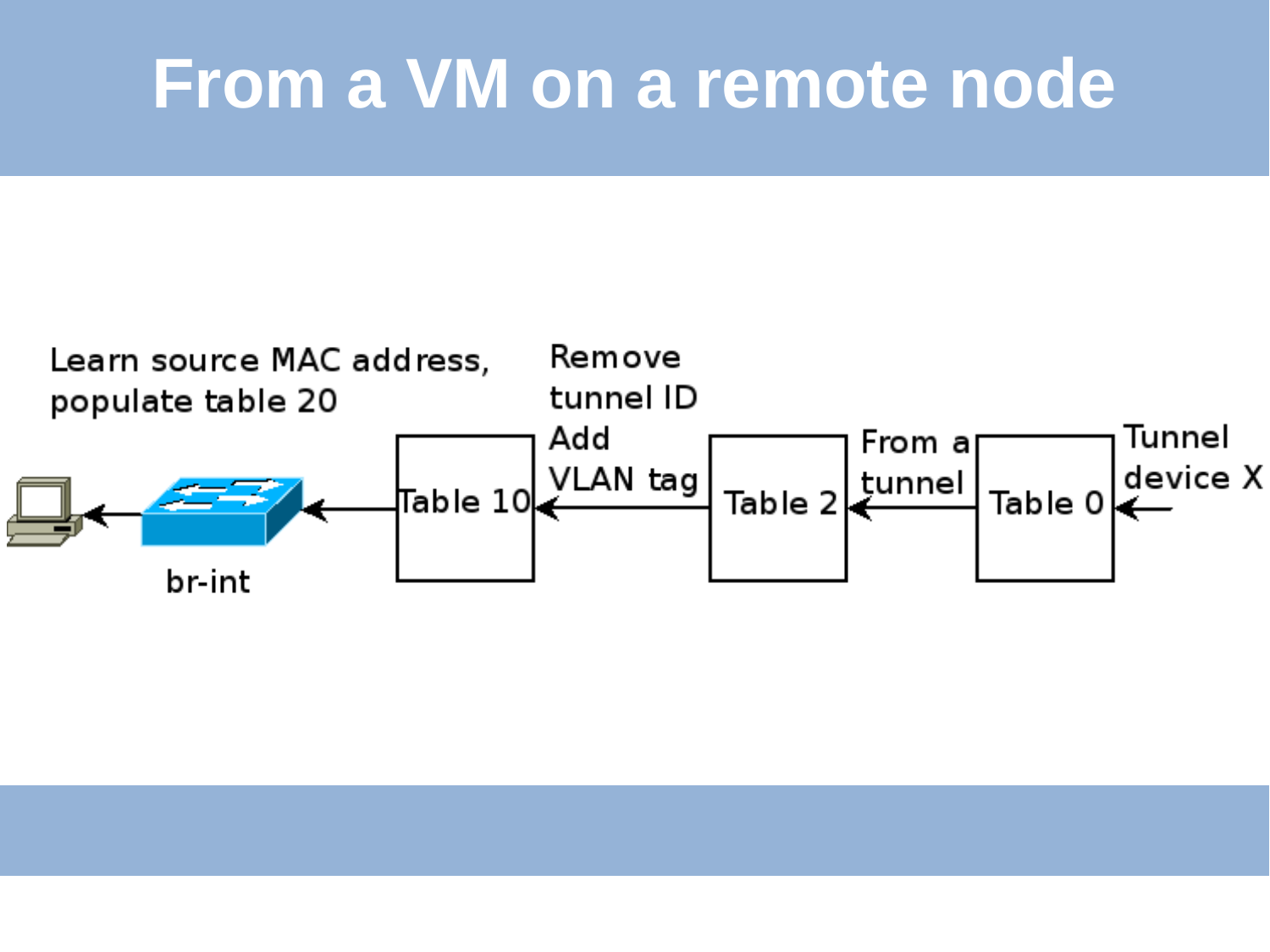### **More Information**

- [Official OVS configuration tutorial](http://git.openvswitch.org/cgi-bin/gitweb.cgi?p=openvswitch;a=blob_plain;f=tutorial/Tutorial;hb=HEAD)
- [Scott Lowe's \(amazing\) GRE blog posts](http://blog.scottlowe.org/tag/gre/)
- ovs-ysctl show
- ovs-ofctl dump-flows br-tun
- [assafmuller.wordpress.com](http://assafmuller.wordpress.com/) (Shameless plug!)